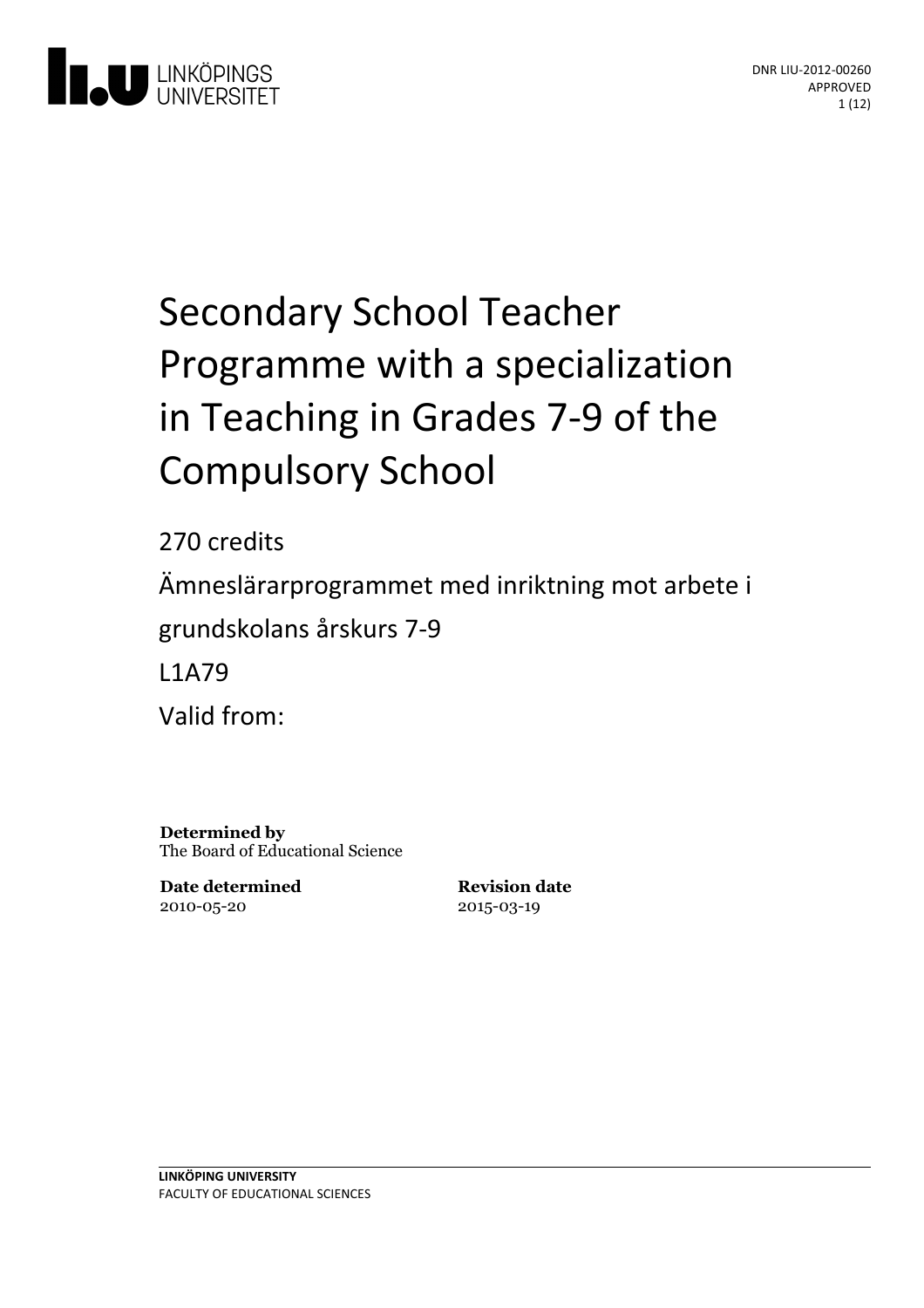# Introduction

Complete programme syllabus can be found here: https://liu.se/artikel/uv-utbildningsplaner

# Entry requirements

- Secondary School Teacher Programme Grades 7-9 of the Compulsory School, Subject Mathematics, 270 hp
- Secondary School Teacher Programme Grades 7-9 of the Compulsory School, Subject Biology, 270 hp
- Secondary School Teacher Programme Grades 7-9 of the Compulsory School, Subject Social Studies, 270 hp
- Secondary School Teacher Programme Grades 7-9 of the Compulsory School, Subject History, 270 hp -

# Degree in Swedish

Ämneslärarexamen med inriktning mot arbete i grundskolans årskurs 7-9

# Degree in English

Degree of Master of Arts in Secondary Education Degree of Master of Science in Secondary Education

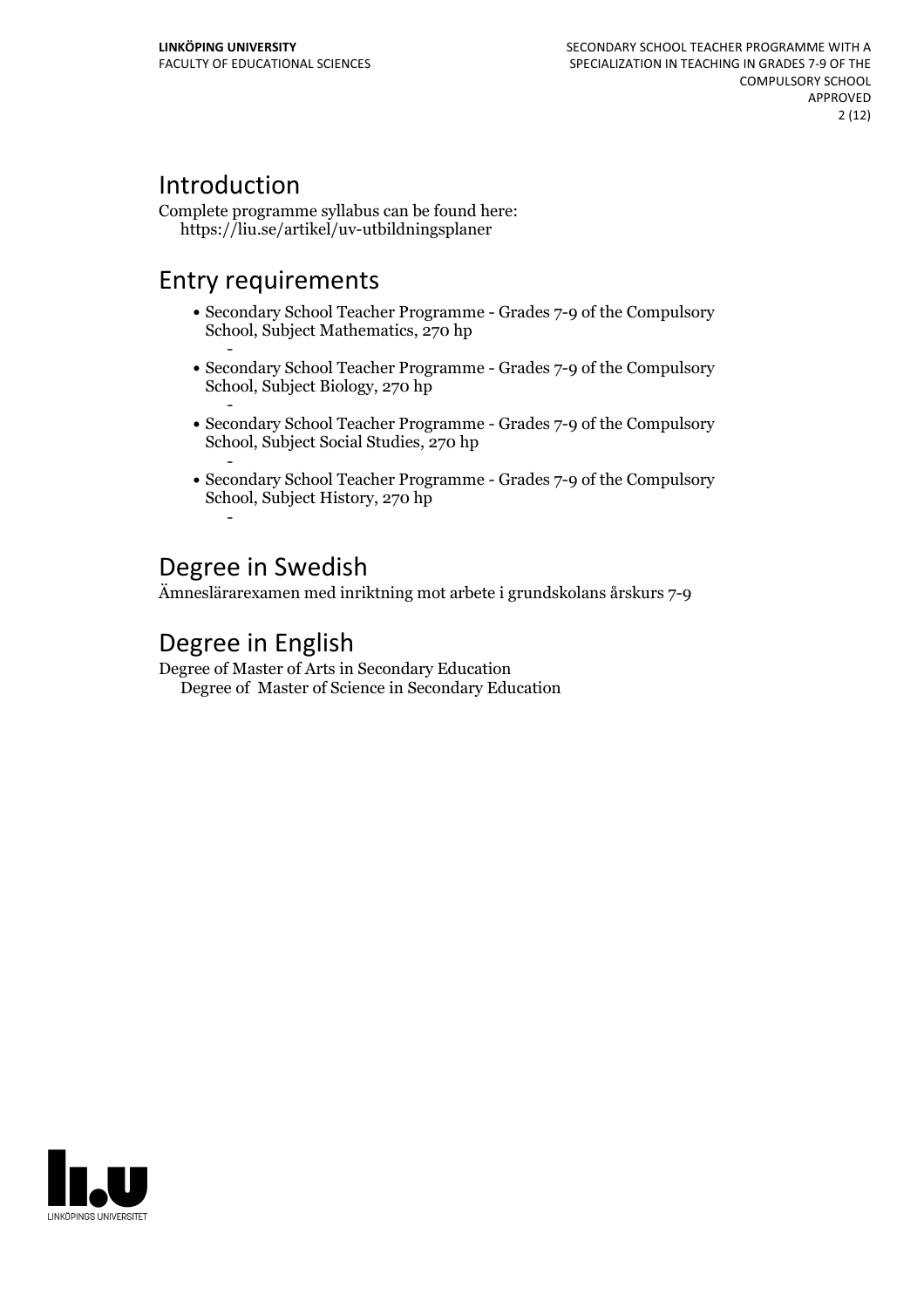# **Curriculum**

### **Semester 1 (Autumn 2016)**

#### *Specialisation: Subject: Wood and Metal Craft*

| Course<br>code | Course name                                                               | <b>Credits</b> | Level            | Weeks | ECV |
|----------------|---------------------------------------------------------------------------|----------------|------------------|-------|-----|
| 974G01         | Educational Sciences 1, Didactics                                         | 5              | G1X              |       |     |
| 974G03         | Educational Sciences 3, Educational Assessment                            | 7.5            | G1X              |       |     |
| 974G04         | Educational Sciences 4, History of Education,<br>Societal role and values | 7.5            | G1X              |       |     |
| 974G06         | Educational Sciences 2, Development and Learning                          | 8.5            | G1X              |       |     |
| 974GV6         | Educational Scienes, Teaching Practise                                    | 1.5            | G <sub>1</sub> X |       |     |

### **Semester 2 (Spring 2017)**

#### *Specialisation: Subject: Wood and Metal Craft*

| Course<br>code | Course name                     | <b>Credits</b> | Level            | Weeks              | ECV |
|----------------|---------------------------------|----------------|------------------|--------------------|-----|
| 91TM17         | Wood and Metal Craft (1-15 cr)  | 15             | G <sub>1</sub> X | v201704-<br>201713 |     |
| 91TM27         | Wood and Metal Craft (16-30 cr) | 15             | G <sub>1</sub> X | v201714-<br>201723 |     |

### **Semester 3 (Autumn 2017)**

#### *Specialisation: Subject: Wood and Metal Craft*

| Course<br>code | Course name                                             | <b>Credits</b> | Level            | <b>Weeks</b>       | <b>ECV</b> |
|----------------|---------------------------------------------------------|----------------|------------------|--------------------|------------|
| 92T1V8         | Technology: Teaching Practise (28-30)                   | 3              | G1X              |                    | E          |
| 9GMA01         | Mathematics: Algebra                                    | 6              | G1X              |                    | E          |
| 9GMA09         | Mathematics: Geometry ()                                | 5              | G <sub>1</sub> X | v201734-<br>201737 | E          |
| 92RE17         | Religious Education (1-15)                              | 15             | G <sub>1</sub> X | v201734-<br>201743 | Е          |
| 92TK17         | Technology (1-15)                                       | 15             | G1X              | v201734-<br>201743 | F          |
| 92TM37         | Wood and Metal Craft (38-45)                            | 7.5            | G <sub>1</sub> X | v201734-<br>201743 | F          |
| 92TMV9         | Wood and Metal Craft. Teaching Practice (31-<br>37.5 hp | 7.5            | G <sub>1</sub> X | v201734-<br>201743 | Е          |

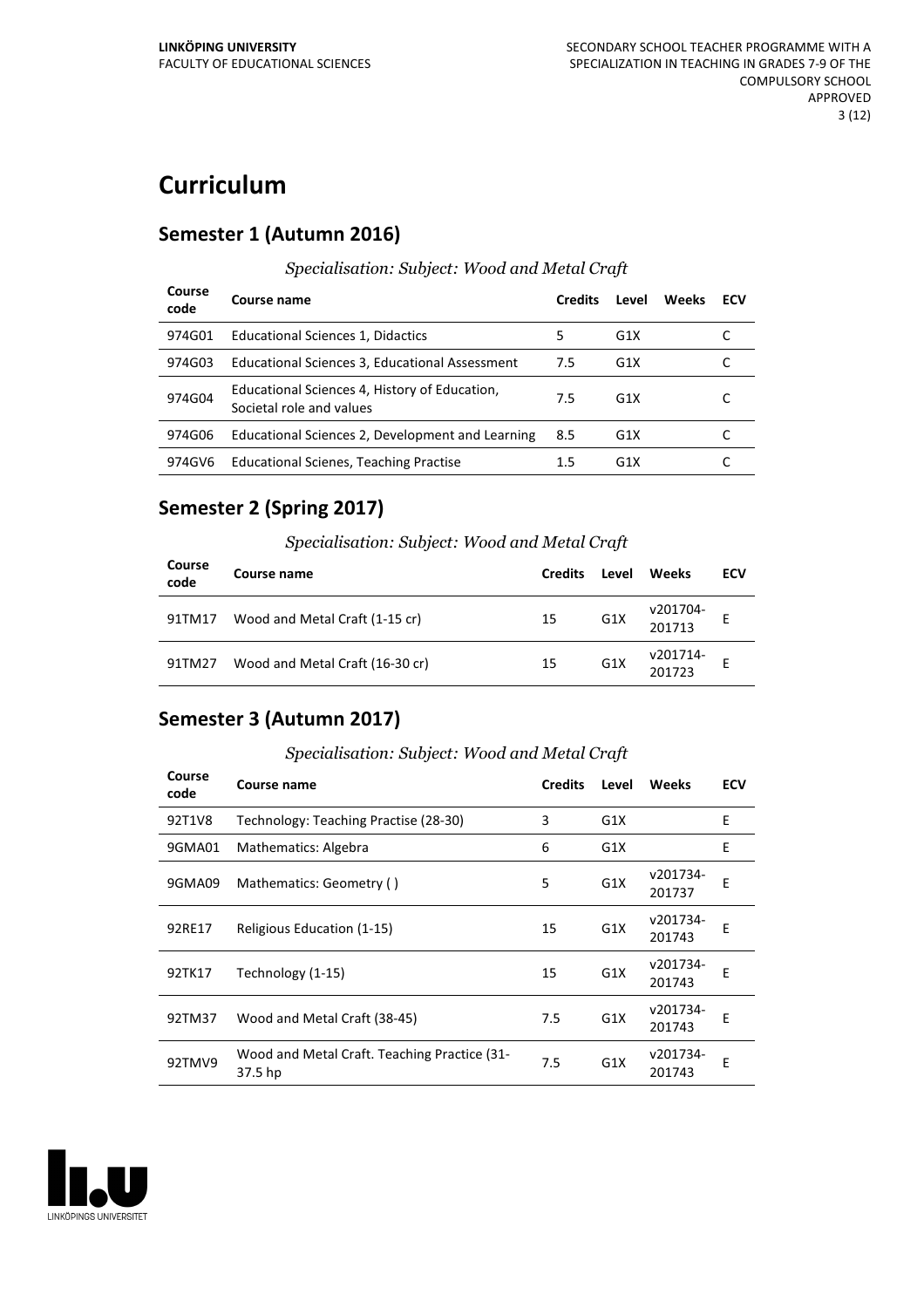| Course<br>code | Course name                                            | <b>Credits</b> | Level            | <b>Weeks</b>       | <b>ECV</b> |
|----------------|--------------------------------------------------------|----------------|------------------|--------------------|------------|
| 92FR17         | French (1-27,5)                                        | 27.5           | G1X              | v201734-<br>201803 | E          |
| 92GE07         | Geography (1-30)                                       | 30             | G1X              | v201734-<br>201803 | E          |
| 92SP17         | Spanish, (1-27,5 hp)                                   | 27.5           | G <sub>2</sub> X | v201734-<br>201803 | E          |
| 92TY17         | German, (1-27,5)                                       | 27.5           | G1X              | v201734-<br>201803 | E          |
| 92KE17         | Chemistry (1-15)                                       | 15             | G1X              | v201735-<br>201741 | E          |
| 92MAD1         | Mathematics Education 1 (12 16,5), 5,5 ECTS<br>Credits | 5.5            | G1X              | v201738-<br>201751 | E          |
| 92MAV1         | Mathematics: Teaching practice (17-18)                 | 1.5            | G1X              | v201741-<br>201741 | E          |
| 92KE27         | Chemistry (16-30)                                      | 15             | G1X              | v201744-<br>201751 | E          |
| 9GMA02         | Mathematics: One variable calculus 1                   | 6              | G1X              | v201744-<br>201751 | E          |
| 9GMA03         | Mathematics: Linear algebra                            | 6              | G1X              | v201744-<br>201751 | E          |
| 92RE27         | Religious Education (16-30)                            | 15             | G1X              | v201744-<br>201803 | E          |
| 92TK27         | Technology (16-27)                                     | 12             | G1X              | v201744-<br>201803 | E          |
| 92TM47         | Wood and Metal Craft (46-60)                           | 15             | G1X              | v201744-<br>201803 | E          |
| 92T1V7         | German: Teching Practise (28-30)                       | 2.5            | G1X              | v201749-<br>201750 | E          |
| 92F1V7         | French: Teaching Practise (28-30)                      | 2.5            | G1X              | v201749-<br>201751 | E          |
| 92S1V7         | Spanish, Teaching Practise (28-30)                     | 2.5            | G1X              | v201749-<br>201751 | E          |

## **Semester 4 (Spring 2018)**

*Specialisation: Subject: Wood and Metal Craft*

| Course<br>code | Course name                        | Credits Level |     | <b>Weeks</b> | ECV |
|----------------|------------------------------------|---------------|-----|--------------|-----|
| 92E1V7         | English: Teaching Practise (28-30) |               | G1X |              |     |

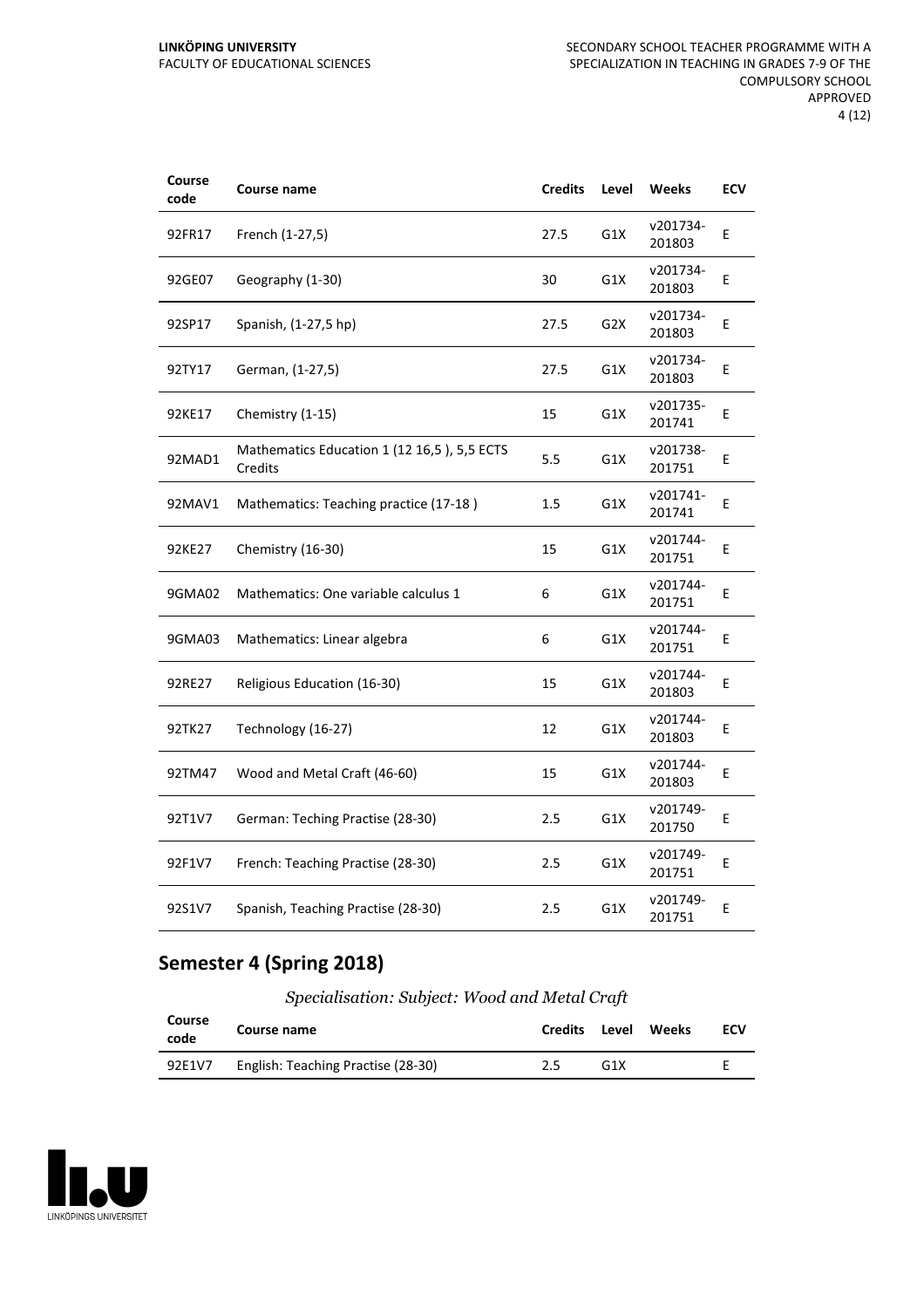| Course<br>code | Course name                                            | <b>Credits</b> | Level            | Weeks              | <b>ECV</b> |
|----------------|--------------------------------------------------------|----------------|------------------|--------------------|------------|
| 92GEV9         | Geography: Teaching Practice (52.5 - 60 cr)            | 7.5            | G1X              |                    | E          |
| 92TK37         | Technology (31-40,5 cr)                                | 10.5           | G1X              |                    |            |
| 92TK47         | Technology (46-60 cr)                                  | 15             | G1X              |                    |            |
| 92TKV9         | Technology: Teaching Practice (41-45 cr)               | 4.5            | G1X              |                    | E          |
| 92TYV9         | German: Teaching Practice (56-60 cr)                   | 5              | G1X              |                    | E          |
| 9GMA04         | Mathematics, Calculus in One Variable 2                | 6              | G1X              | v201803-<br>201810 | E          |
| 9GMA05         | <b>Mathematics: Statistics</b>                         | 5              | G1X              | v201803-<br>201810 | E          |
| 92BI17         | Biology (1-15 cr)                                      | 15             | G1X              | v201803-<br>201811 |            |
| 92KE37         | Chemistry (31-45 cr)                                   | 15             | G1X              | v201803-<br>201811 |            |
| 92MAD9         | Mathematics: Education 2 (42-49 cr)                    | 6              | G1X              | v201803-<br>201822 | E          |
| 92RE37         | Religious Education (31-37,5 cr)                       | 7.5            | G1X              | v201804-<br>201809 |            |
| 92EN17         | English (1-27,5 cr)                                    | 27.5           | G1X              | v201804-<br>201823 |            |
| 92FR37         | French (31-55 cr)                                      | 25             | G1X              | v201804-<br>201823 |            |
| 92GE37         | Geography (31-52,5 cr)                                 | 22.5           | G1X              | v201804-<br>201823 |            |
| 92SH01         | <b>Social Science: Didactics</b>                       | 9              | G <sub>2</sub> X | v201804-<br>201823 | E          |
| 92SP37         | Spanish (31-55 cr)                                     | 25             | G1X              | v201804-<br>201823 | E          |
| 92SV13         | Swedish (1-30 cr)                                      | 30             | G1X              | v201804-<br>201823 | Ε          |
| 92SV19         | Swedish (1-30 cr)                                      | 30             | G1X              | v201804-<br>201823 | E          |
| 92TY37         | German (31-55 cr)                                      | 25             | G1X              | v201804-<br>201823 |            |
| 9GSH01         | Social science: Political theory                       | 6              | G1X              | v201805-<br>201808 |            |
| 92REV9         | Religious Education: Teaching Practice (37,5-45<br>cr) | 7.5            | G1X              | v201809-<br>201813 | E          |

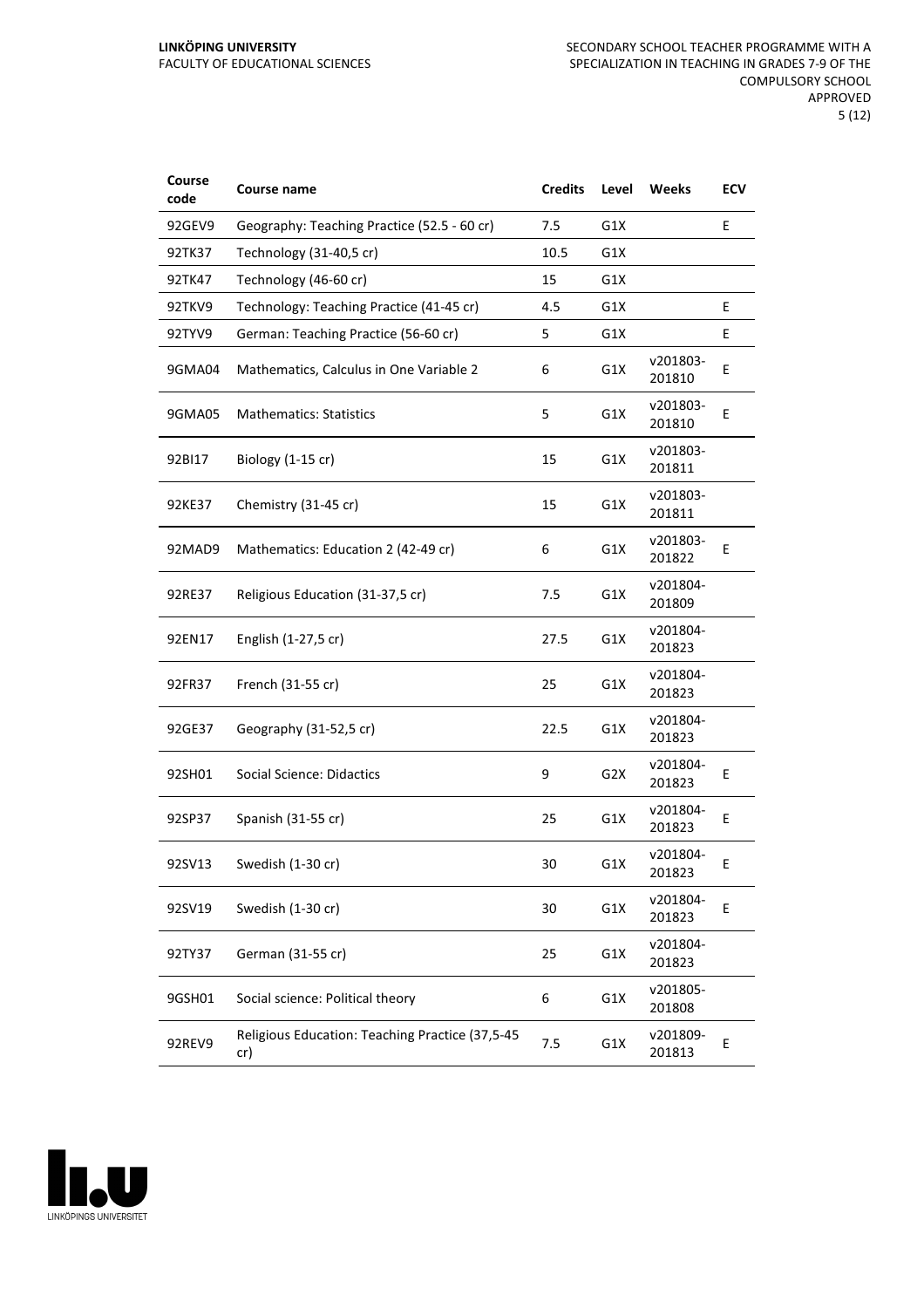#### **LINKÖPING UNIVERSITY** FACULTY OF EDUCATIONAL SCIENCES

| Course<br>code | Course name                                | <b>Credits</b> | Level | Weeks              | <b>ECV</b> |
|----------------|--------------------------------------------|----------------|-------|--------------------|------------|
| 9GSH02         | Social Science: Sociology 1                | 7.5            | G1X   | v201809-<br>201813 |            |
| 92KEV9         | Chemistry: Teaching Practice (46-52,5 cr)  | 7.5            | G1X   | v201812-<br>201817 | Е          |
| 92MAV9         | <b>Mathematics: Teaching Practice</b>      | 6              | G1X   | v201812-<br>201817 | E          |
| 92BI27         | Biology (16-30 cr)                         | 15             | G1X   | v201812-<br>201822 |            |
| 9GMA07         | <b>Mathematics: History of Mathematics</b> | 3              | G1X   | v201812-<br>201823 |            |
| 9GSH03         | Social Science: Economics                  | 7.5            | G1X   | v201814-<br>201818 | E          |
| 9GMA06         | Mathematics: Calculus in Several Variables | 4              | G1X   | v201814-<br>201821 |            |
| 92RE47         | Religious Education (41-60 cr)             | 15             | G1X   | v201814-<br>201823 |            |
| 92FRV9         | French: Teaching Practice (56-60 cr)       | 5              | G1X   | v201816-<br>201823 | E          |
| 92SPV9         | Spanish: Teaching Practice                 | 5              | G1X   | v201816-<br>201823 | E          |
| 92KE47         | Chemistry (53-60 cr)                       | 7.5            | G1X   | v201818-<br>201821 | E          |

### **Semester 5 (Autumn 2018)**

#### *Specialisation: Subject: Textile Craft*

| Course<br>code | Course name                   | <b>Credits</b> | Level            | Weeks              | ECV |
|----------------|-------------------------------|----------------|------------------|--------------------|-----|
|                | 93SV33 Swedish (31-52,5 ECTS) | 22.5           | G <sub>2</sub> X | v201834-<br>201903 |     |

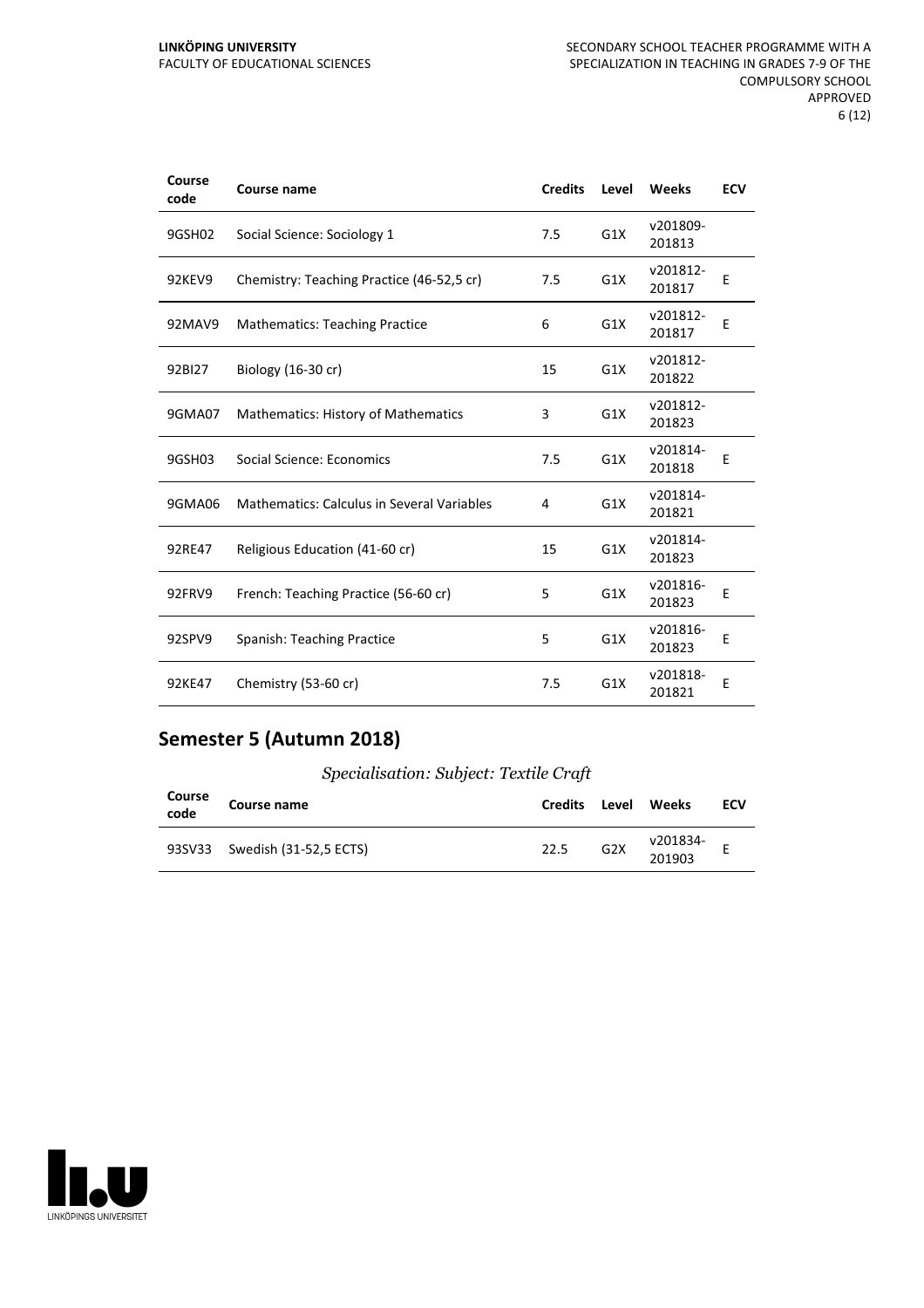| Course<br>code | Course name                                              | <b>Credits</b> | Level            | <b>Weeks</b>       | <b>ECV</b> |
|----------------|----------------------------------------------------------|----------------|------------------|--------------------|------------|
| 93TM37         | Wood and Metal Craft (38,5-45 cr)                        | 7.5            | G1X              |                    | E          |
| 93TM47         | Wood and Metal Craft (46-60 cr)                          | 15             | G1X              |                    | E          |
| 93TMV9         | Wood and Metal Craft: Teaching Practice (31-<br>37.5 cr) | 7.5            | G1X              |                    | E          |
| 93BIV9         | Biology: Teaching Practice (38-45 cr)                    | 7.5            | G <sub>2</sub> X | v201810-<br>201844 | C          |
| 93SH33         | Social Science (31-52,5 cr)                              | 22.5           | G <sub>2</sub> X | v201834-<br>201903 | E          |
| 93SV37         | Swedish (31-52,5 cr)                                     | 22.5           | G <sub>2</sub> X | v201834-<br>201903 |            |
| 93EN31         | English (31-55 cr)                                       | 25             | G <sub>2</sub> X | v201835-<br>201903 | E          |
| 93EN37         | English (31-55 cr)                                       | 25             | G1X              | v201835-<br>201903 | E          |
| 93BI38         | Biology (31-37,5 cr)                                     | 7.5            | G2X              | v201836-<br>201839 |            |
| 93ENV8         | English: Teaching Practice (56-58 cr)                    | 3              | G <sub>2</sub> X | v201839-<br>201840 | E          |
| 93ENV9         | English: Teaching Practice (59-60 cr)                    | $\overline{2}$ | G <sub>2</sub> X | v201839-<br>201840 | E          |
| 93SVV9         | Swedish: Teaching Practice (53-60 cr)                    | 7.5            | G <sub>2</sub> X | v201843-<br>201848 | E          |
| 93SHV9         | Social Science, Teaching Practice, (53-60 cr)            | 7.5            | G1X              | v201845-<br>201849 | E          |
| 93BI47         | Biology (46-60 cr)                                       | 15             | G <sub>2</sub> X | v201845-<br>201851 | E          |

#### *Specialisation: Subject: Wood and Metal Craft*

### **Semester 6 (Spring 2019)**

*Specialisation: Subject: Wood and Metal Craft*

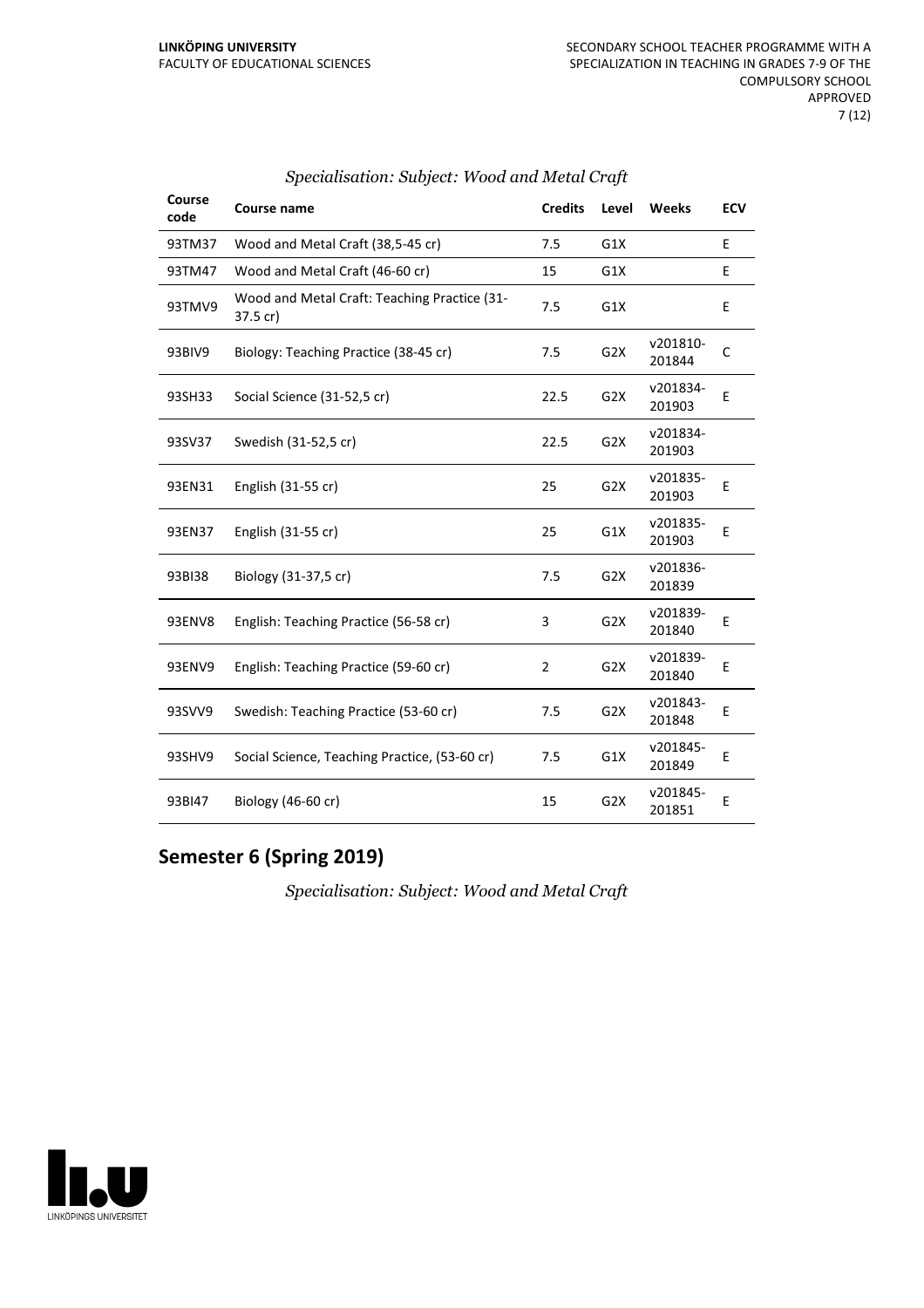| Course<br>code | Course name                                                          | <b>Credits</b> | Level            | Weeks              | <b>ECV</b> |
|----------------|----------------------------------------------------------------------|----------------|------------------|--------------------|------------|
| 93UK51         | Educational Sciences 5, Social Relations and<br>Teachers' Leadership | 7.5            | G2X              | v201904-<br>201908 | E          |
| 93XTK7         | Thesis, Technology                                                   | 15             | G <sub>2E</sub>  | v201904-<br>201913 | E          |
| 9ATM59         | Wood and Metal Craft Studies (61-75 Credits)                         | 15             | G <sub>2</sub> X | v201904-<br>201923 | E          |
| 93XSP1         | Thesis, Spanish                                                      | 15             | G <sub>2E</sub>  | v201906-<br>201919 | E          |
| 93UK61         | <b>Educational Sciences 6, Special Needs Education</b>               | 7.5            | G2X              | v201909-<br>201913 | Ε          |
| 93XBI1         | Thesis, Biology                                                      | 15             | G <sub>2E</sub>  | v201914-<br>201923 | E          |
| 93XEN1         | Thesis, English                                                      | 15             | G2E              | v201914-<br>201923 | E          |
| 93XFR1         | Thesis, French                                                       | 15             | G2E              | v201914-<br>201923 | E          |
| 93XGE1         | Thesis, Geography                                                    | 15             | G2E              | v201914-<br>201923 | E          |
| 93XKE1         | Thesis, Chemistry                                                    | 15             | G <sub>2E</sub>  | v201914-<br>201923 | E          |
| 93XMA1         | Thesis, Mathematics                                                  | 15             | G2E              | v201914-<br>201923 | E          |
| 93XRE1         | Thesis, Religious education                                          | 15             | G2E              | v201914-<br>201923 | E          |
| 93XSA1         | Thesis, Swedish as a second language                                 | 15             | G <sub>2E</sub>  | v201914-<br>201923 | Е          |
| 93XSH1         | Thesis, Social Science                                               | 15             | G <sub>2E</sub>  | v201914-<br>201923 | Е          |
| 93XSV1         | Thesis, Swedish                                                      | 15             | G <sub>2E</sub>  | v201914-<br>201923 | Е          |
| 93XTM7         | Thesis, Wood and Metal Craft                                         | 15             | G2E              | v201914-<br>201923 | Е          |
| 93XTY1         | Thesis, German                                                       | 15             | G2X              | v201914-<br>201923 | E          |

### **Semester 7 (Autumn 2019)**

*Specialisation: Subject: Wood and Metal Craft*

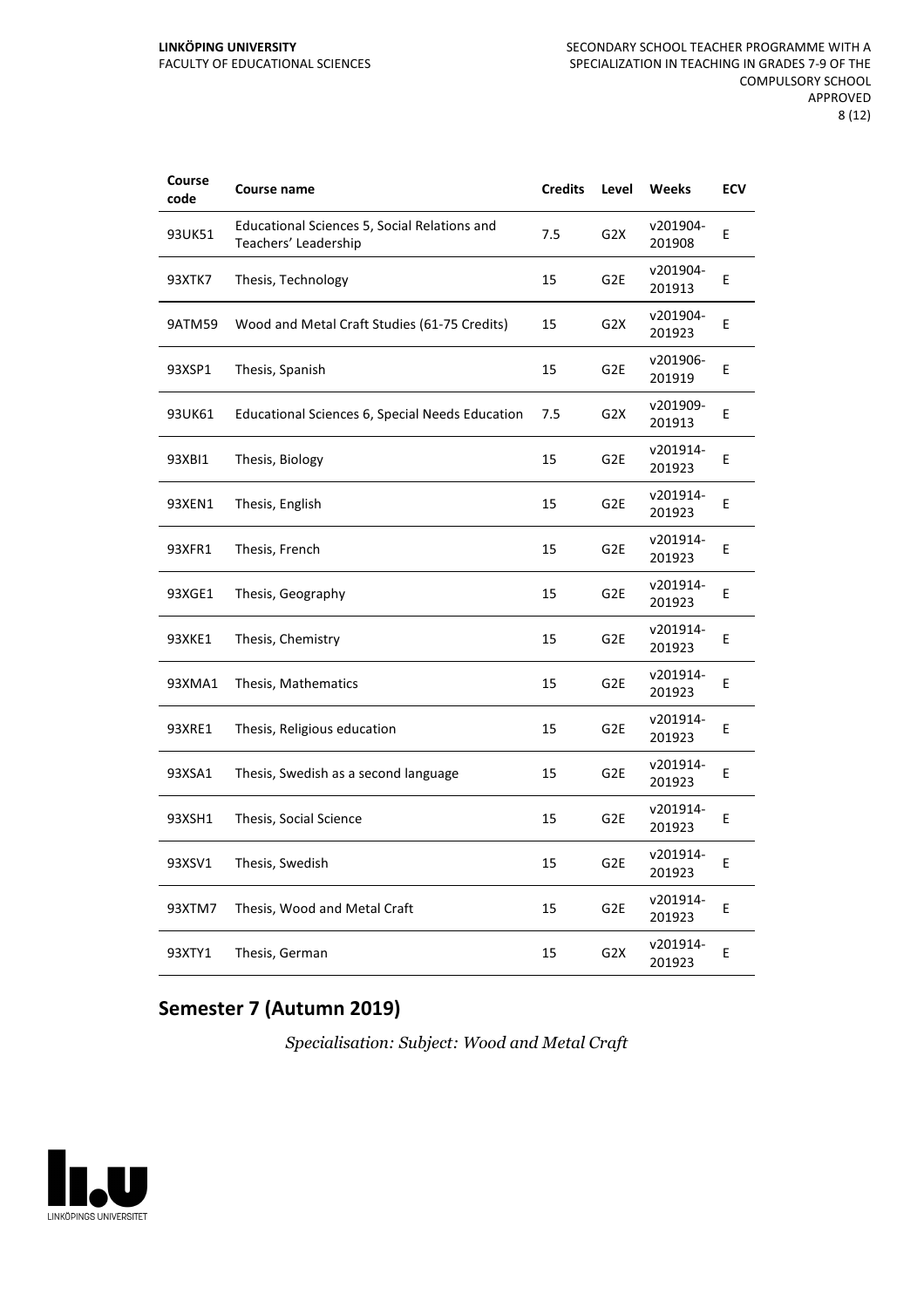| Course<br>code | Course name                                                          | <b>Credits</b> | Level            | Weeks              | <b>ECV</b> |
|----------------|----------------------------------------------------------------------|----------------|------------------|--------------------|------------|
| 93UK51         | Educational Sciences 5, Social Relations and<br>Teachers' Leadership | 7.5            | G2X              | v201934-<br>201938 | Ε          |
| <b>9AUK77</b>  | <b>Educational Sciences 7: School Development</b><br>and Evaluation  | 9              | A1X              | v201934-<br>201939 | E          |
| 93RE19         | Religious Studies (1-15 cr)                                          | 15             | G <sub>2</sub> X | v201934-<br>201943 |            |
| 93SA17         | Swedish as a second language (1-15 cr)                               | 15             | G <sub>2</sub> X | v201934-<br>201943 |            |
| 93TK17         | Technology (1-15 cr)                                                 | 15             | G2X              | v201934-<br>201943 |            |
| 9AFR59         | French (61-75 Credits)                                               | 15             | A1X              | v201934-<br>201943 | E          |
| 9AGE59         | Geography (61-75 Credits)                                            | 15             | A1X              | v201934-<br>201943 | E          |
| 9ARE59         | Religious Studies (61-75 Credits)                                    | 15             | A1X              | v201934-<br>201943 | Ε          |
| 9ASA59         | Swedish as a second language (61-75 Credits)                         | 15             | A1X              | v201934-<br>201943 | E          |
| 9ASH59         | Social science (61-75 Credits)                                       | 15             | A1X              | v201934-<br>201943 | E          |
| 9ASV59         | Swedish (61-75 Credits)                                              | 15             | A1X              | v201934-<br>201943 | E          |
| 9AEN59         | English (61-75 Credits)                                              | 15             | A1X              | v201934-<br>201944 | Ε          |
| 9AMA59         | Mathematics (61-75 Credits)                                          | 15             | A1X              | v201934-<br>201944 | E          |
| 93GE07         | Geography (1-30 cr)                                                  | 30             | G <sub>2</sub> X | v201934-<br>202003 | E          |
| 9ASP59         | Spanish (61-75 Credits)                                              | 15             | A1X              | v201934-<br>202003 | Ε          |
| 93KE17         | Chemistry (1-15 cr)                                                  | 15             | G1X              | v201936-<br>201944 |            |
| 9ABI59         | Biology (61-75 Credits))                                             | 15             | A1X              | v201936-<br>201944 | E          |
| 9AKE59         | Chemistry (61-75 Credits)                                            | 15             | A1X              | v201936-<br>201944 | Е          |
| 93UK61         | Educational Sciences 6, Special Needs Education                      | 7.5            | G <sub>2</sub> X | v201939-<br>201943 | E          |

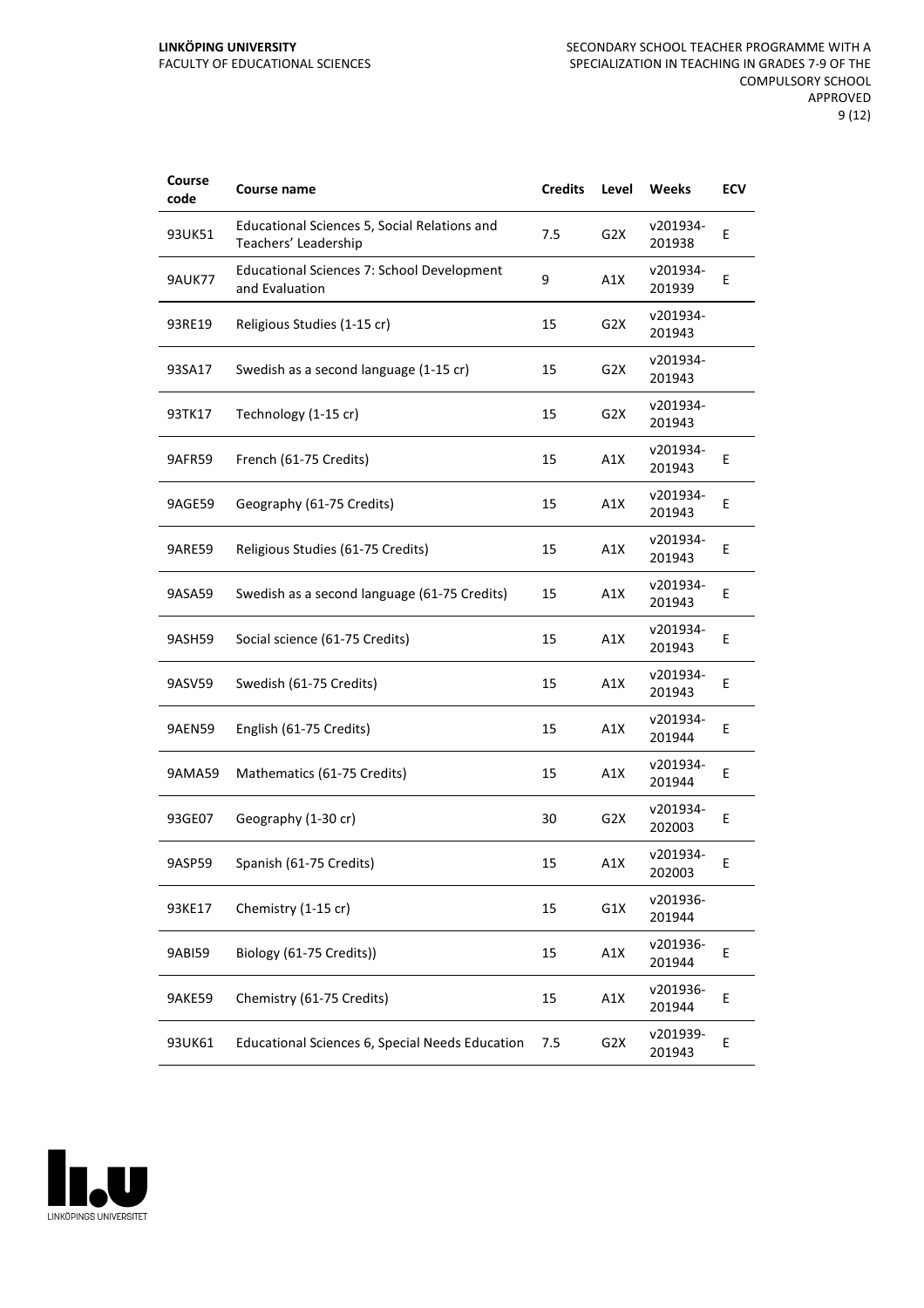| Course<br>code | Course name                                                       | <b>Credits</b> | Level            | Weeks              | <b>ECV</b> |
|----------------|-------------------------------------------------------------------|----------------|------------------|--------------------|------------|
| 9AUK81         | Educational Sciences 8, Theory of science and<br>research methods | 7.5            | A1X              | v201944-<br>201948 | E          |
| 93RE29         | Religious Studies (16-30 cr)                                      | 15             | G2X              | v201944-<br>202003 | E          |
| 93SA27         | Swedish as a second language (16-30 cr)                           | 15             | G2X              | v201944-<br>202003 | E          |
| 93TK27         | Technology (16-30 cr)                                             | 15             | G2X              | v201944-<br>202003 |            |
| 93KE27         | Chemistry (16-30 cr)                                              | 15             | G <sub>1</sub> X | v201945-<br>202003 |            |

### **Semester 8 (Spring 2020)**

| Specialisation: Subject: Wood and Metal Craft |
|-----------------------------------------------|
|                                               |

| Course<br>code | Course name                             | <b>Credits</b> | Level | Weeks              | <b>ECV</b> |
|----------------|-----------------------------------------|----------------|-------|--------------------|------------|
| 9ASA37         | Swedish as a Second language (31-45 cr) | 15             | A1X   | v202004-<br>202013 | E          |
| <b>9ATK37</b>  | Technology (31-45 cr)                   | 15             | A1X   | v202004-<br>202013 | E          |
| <b>9ARE39</b>  | Religious Studies (31-45 cr)            | 15             | A1X   | v202004-<br>202015 | E          |
| 9AGE39         | Geography (31-45 cr)                    | 15             | A1X   | v202004-<br>202018 | Е          |
| 9AKE37         | Chemistry (31-45 cr)                    | 15             | A1X   | v202004-<br>202023 | E          |
| 9AXEN1         | Thesis in English                       | 15             | A1X   | v202004-<br>202023 | E          |
| 9AXFR1         | Thesis in French                        | 15             | A1X   | v202004-<br>202023 | E          |
| 9AXKE1         | Thesis in Chemistry                     | 15             | A1E   | v202004-<br>202023 | E          |
| 9AXSP1         | Thesis in Spanish                       | 15             | A1E   | v202004-<br>202023 | E          |
| 9AXTY1         | Thesis in German                        | 15             | A1X   | v202004-<br>202023 | E          |
| 9AVFU8         | <b>Teaching Practice</b>                | 13.5           | A1X   | v202005-<br>202014 | C          |

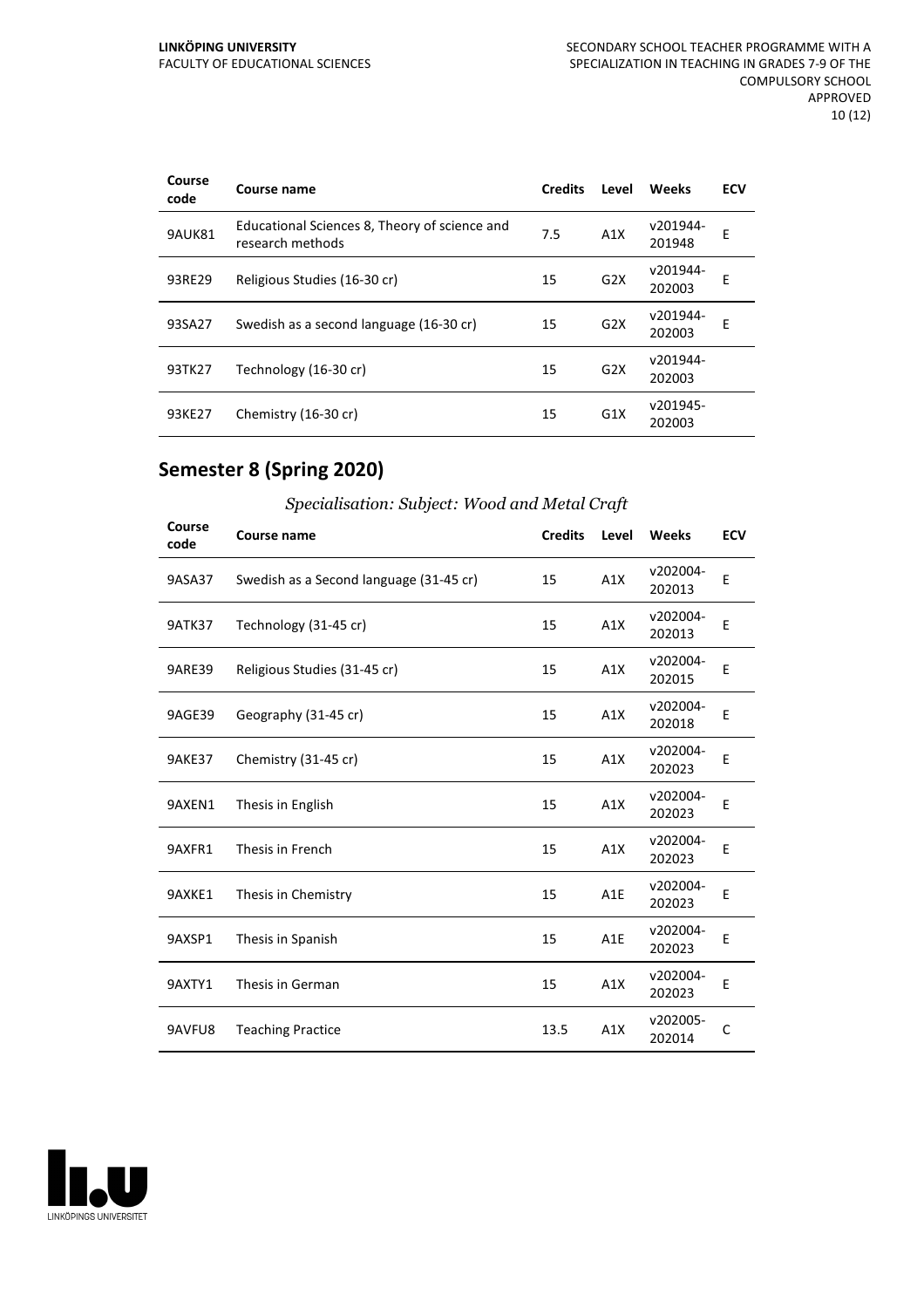| Course<br>code | Course name                                                          | <b>Credits</b> | Level | Weeks              | <b>ECV</b> |
|----------------|----------------------------------------------------------------------|----------------|-------|--------------------|------------|
| 9AXBI1         | Thesis in biology                                                    | 15             | A1X   | v202008-<br>202023 | E          |
| 9ATKV8         | Technology: Teaching Practice (46-52,5 Credits)                      | 7.5            | A1X   | v202009-<br>202011 | E          |
| 9AXMA1         | Thesis in Mathematics                                                | 15             | A1X   | v202010-<br>202020 | E          |
| 9AKEV8         | Chemistry: Teaching Practice (46-52,5 Credits)                       | 7.5            | A1X   | v202013-<br>202018 | E          |
| 9AREV8         | Religious Studies: Teaching Practice (46-52,5 cr)                    | 7.5            | A1X   | v202013-<br>202018 | E          |
| 9ASAV8         | Swedish as a Second Language: Teaching<br>Practice (46-52,5 Credits) | 7.5            | A1X   | v202013-<br>202018 | E          |
| 9AXGE1         | Thesis in Geography                                                  | 15             | A1X   | v202014-<br>202023 | E          |
| 9AXRE1         | Thesis in Religious Studies                                          | 15             | A1X   | v202014-<br>202023 | E          |
| 9AXSA1         | Thesis in Swedish as a Second Language                               | 15             | A1X   | v202014-<br>202023 | E          |
| 9AXSH1         | Thesis in Social Science                                             | 15             | A1X   | v202014-<br>202023 | E          |
| 9AXSV1         | Thesis in Swedish                                                    | 15             | A1X   | v202014-<br>202023 | E          |
| 9AXTK7         | Thesis in Technology                                                 | 15             | A1E   | v202014-<br>202023 | E          |
| 9AUK81         | Educational Sciences 8, Theory of science and<br>research methods    | 7.5            | A1X   | v202019-<br>202023 | C          |